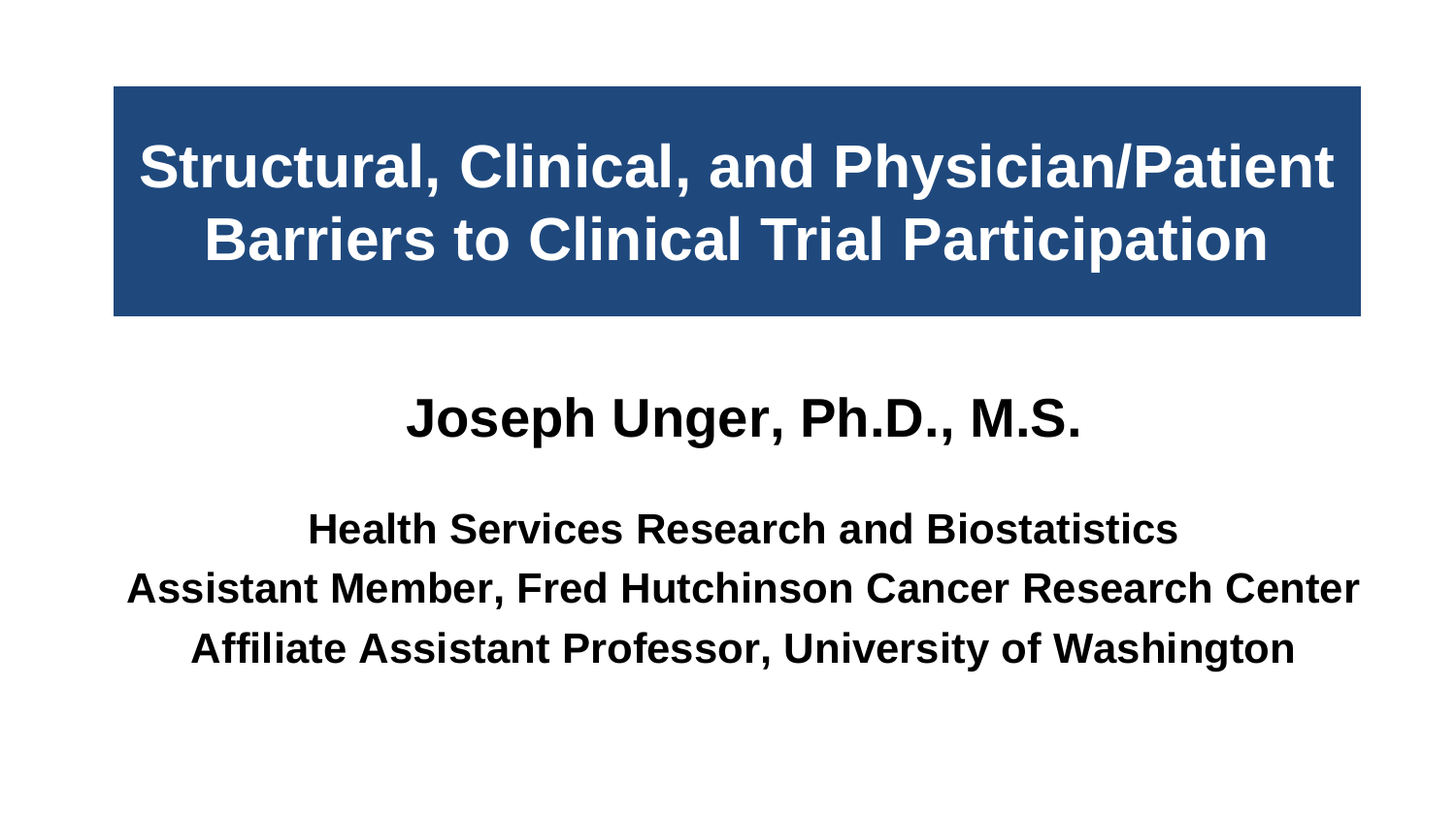## **Role of Clinical Trials in Cancer Research**

- Patient participation in clinical trials forms the backbone of cancer clinical research
- Clinical trials are the key step in advancing new treatments and improving outcomes
- It is commonly assumed that only 2%–3% of adult cancer patients participate in clinical trials
- Most Americans view clinical trial participation favorably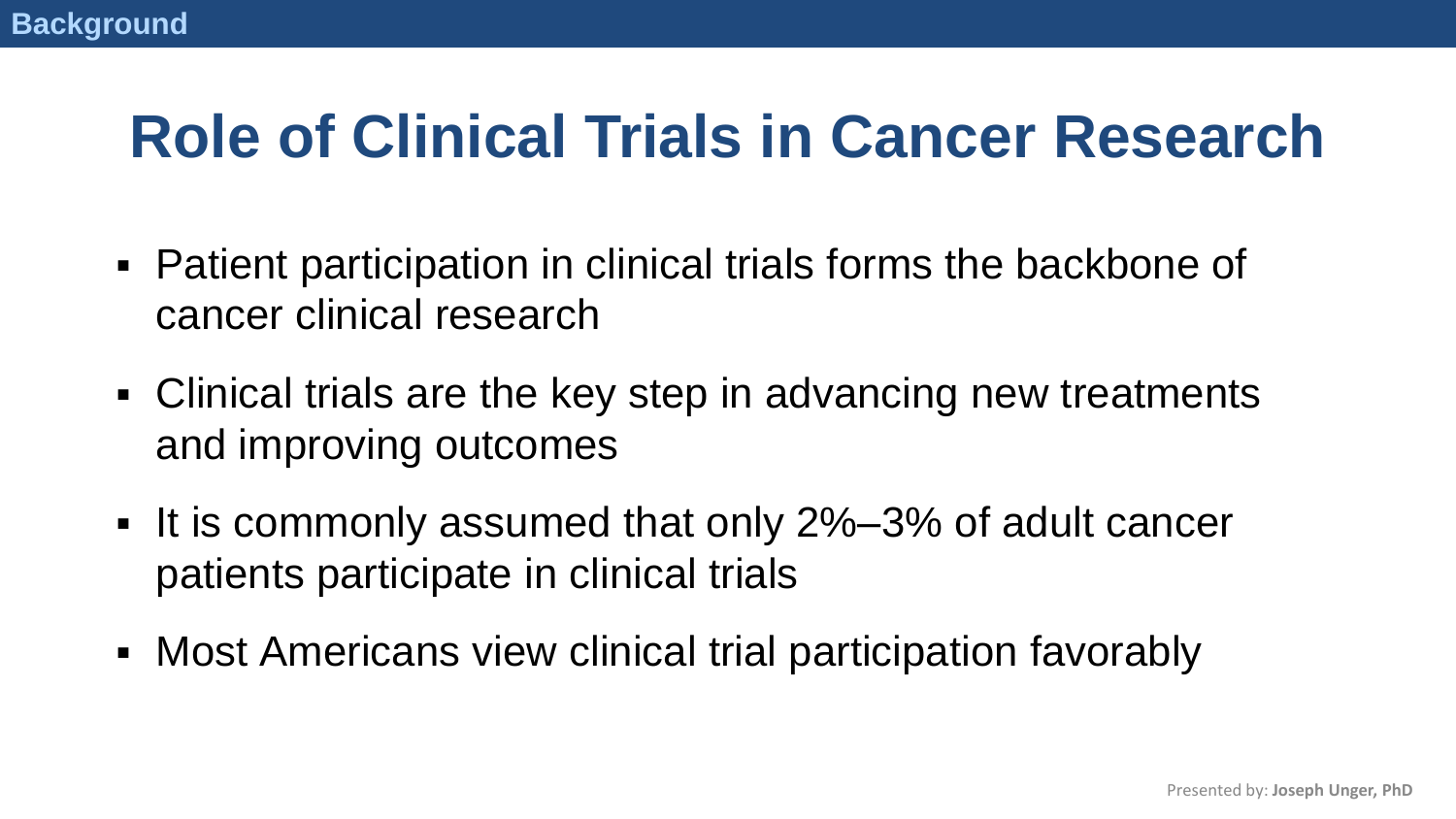## **Patient Participation in Clinical Trials**

- Clear gap between the willingness of patients to participate in trials and their actual participation rates
- Suggests there are numerous barriers to trial participation which may be modifiable
- Barriers to trial participation have been the subject of much research, with a major emphasis on patient-related barriers
- **This emphasis often interpreted to indicate that patients are the** primary limiting factor to improving trial enrollment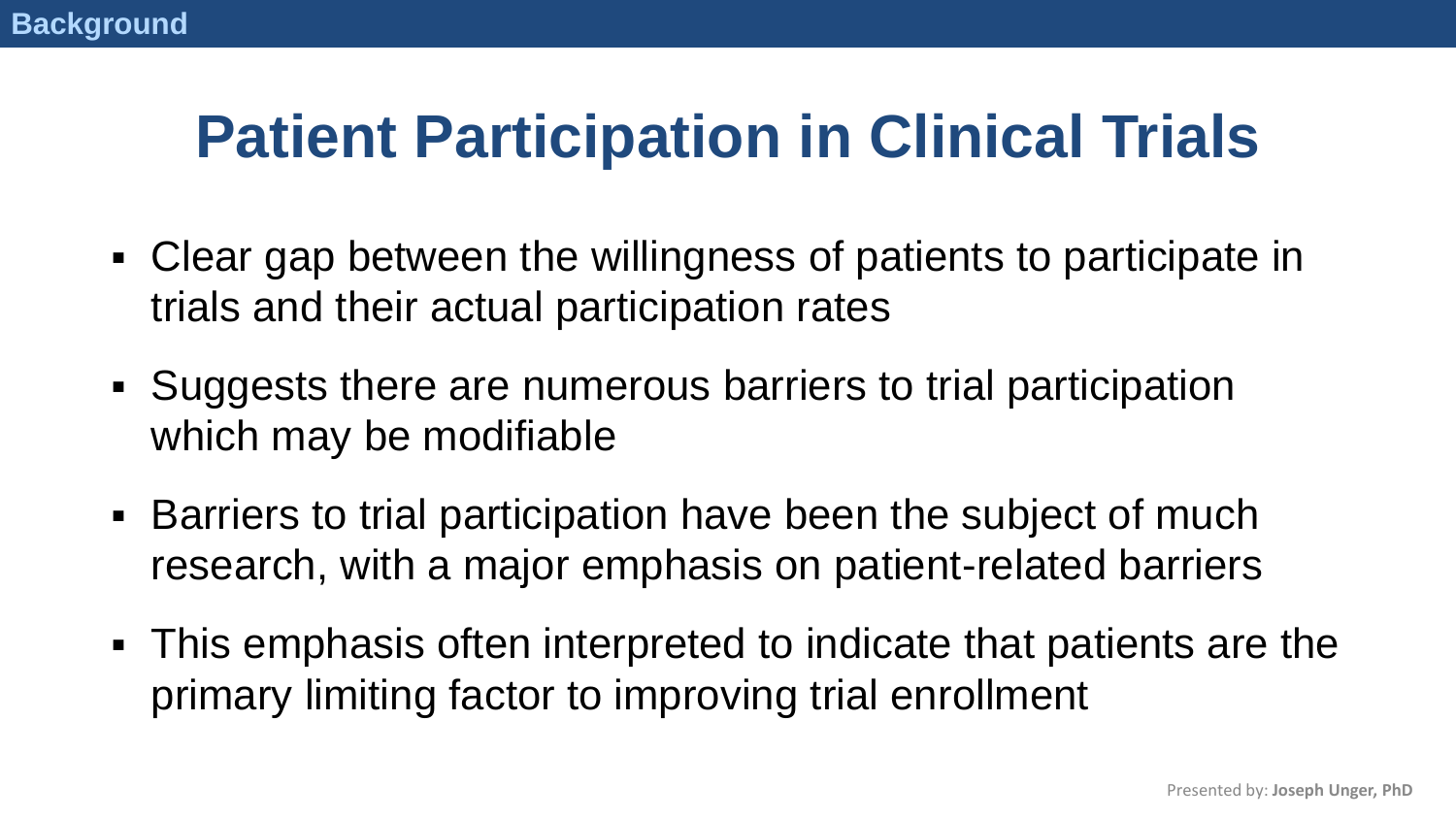*Demographic and socioeconomic disparities*

Figure 1: Cancer clinical trial decisionmaking framework\*

*Spanning the entirety of the trial decision-making process*

*\* Unger et al., JNCI, 2019*

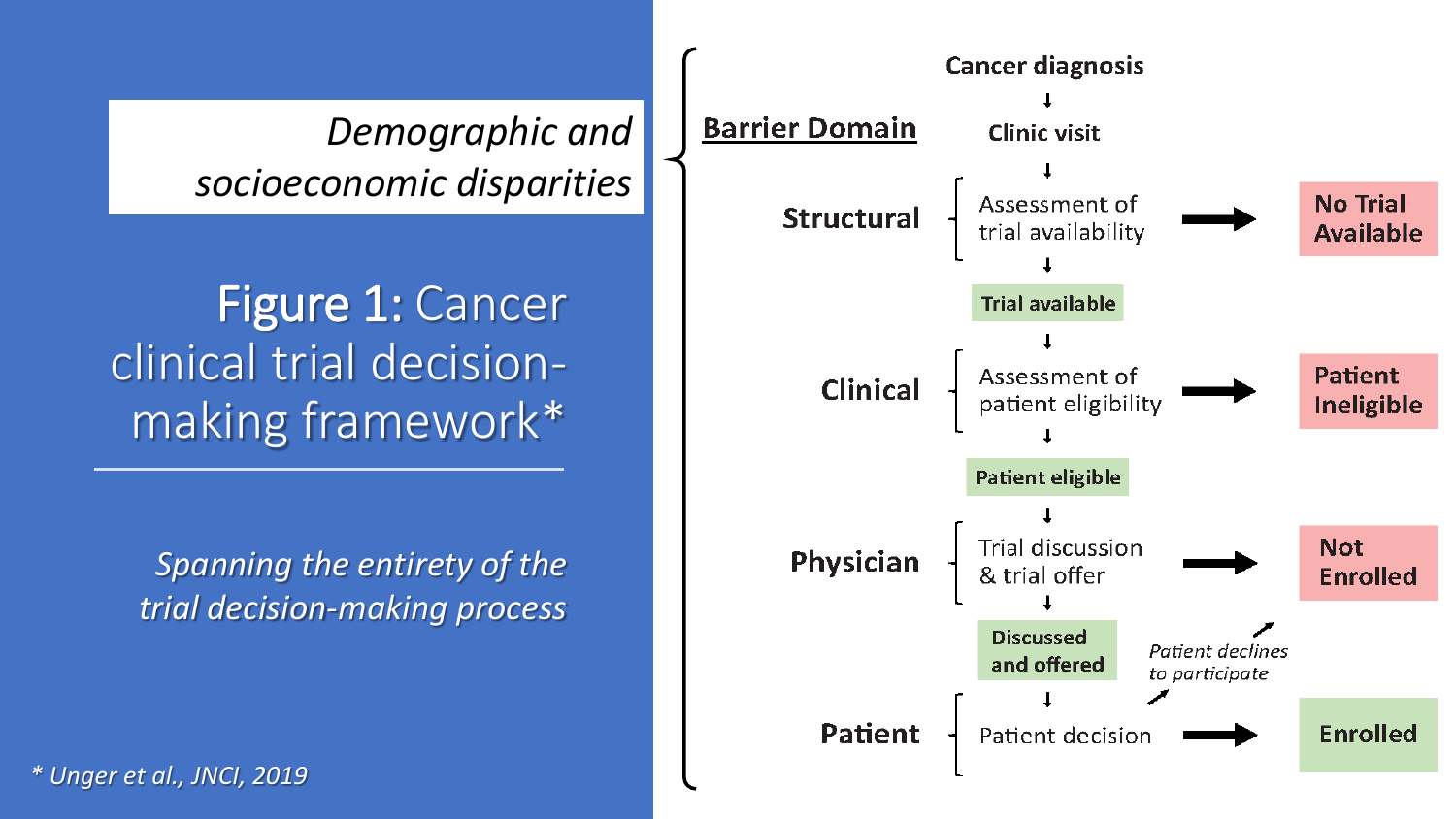# **Structural Barriers**

#### **Access to a clinic:**

- Influenced by:
	- − Availability of transportation
	- − Travel costs
	- − Insurance status
	- − Child care
- Uninsured or underinsured patients present with later stage of disease
	- − Relationship to comorbidities

#### **Absence of an available trial:**

- Study is available but not at patient's site
	- − Requires travel to participate, a major burden for many patients
- Rare cancer
	- − Investment in new treatment not a priority given finite resources

*\* Unger et al., Am Soc Clin Oncol Educ Book, 2016*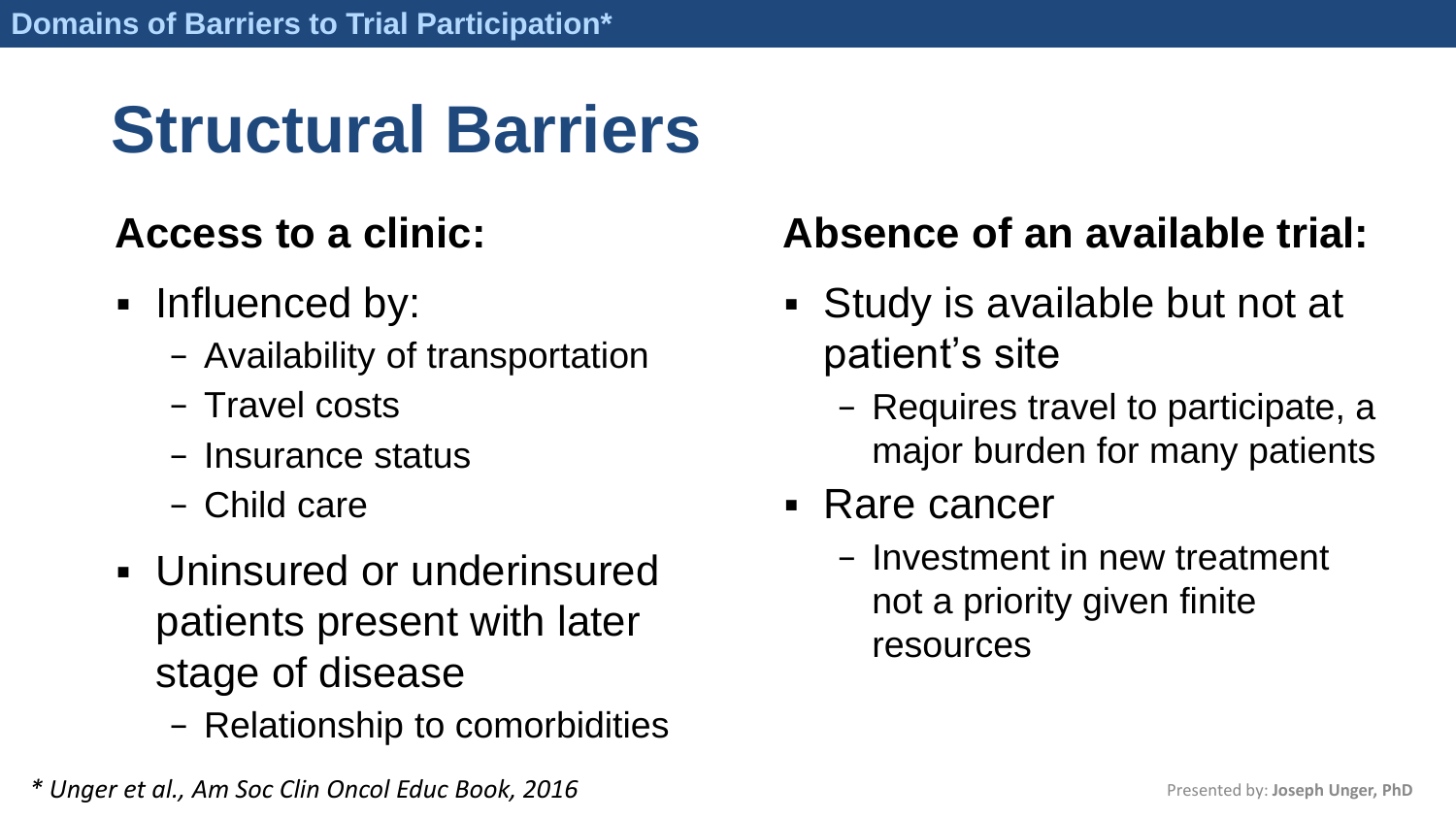## **Clinical Barriers**

- Even if a trial is available, patients may not be eligible
- Trial eligibility attempt to satisfy opposing factors:
	- − Sufficiently narrow so that treatment effect is ~constant
	- − Sufficiently broad so trial results apply to a meaningful population of patients
- **Trials often criticized for having narrow eligibility criteria, sacrificing** generalizability and reducing access for patients
- Presence of comorbid conditions
	- − Dominant reason for ineligibility exclusions (60% of trial eligibility criteria)
- **EXECO, Friends of Cancer Research, and the FDA recently published** recommendations to modernize eligibility criteria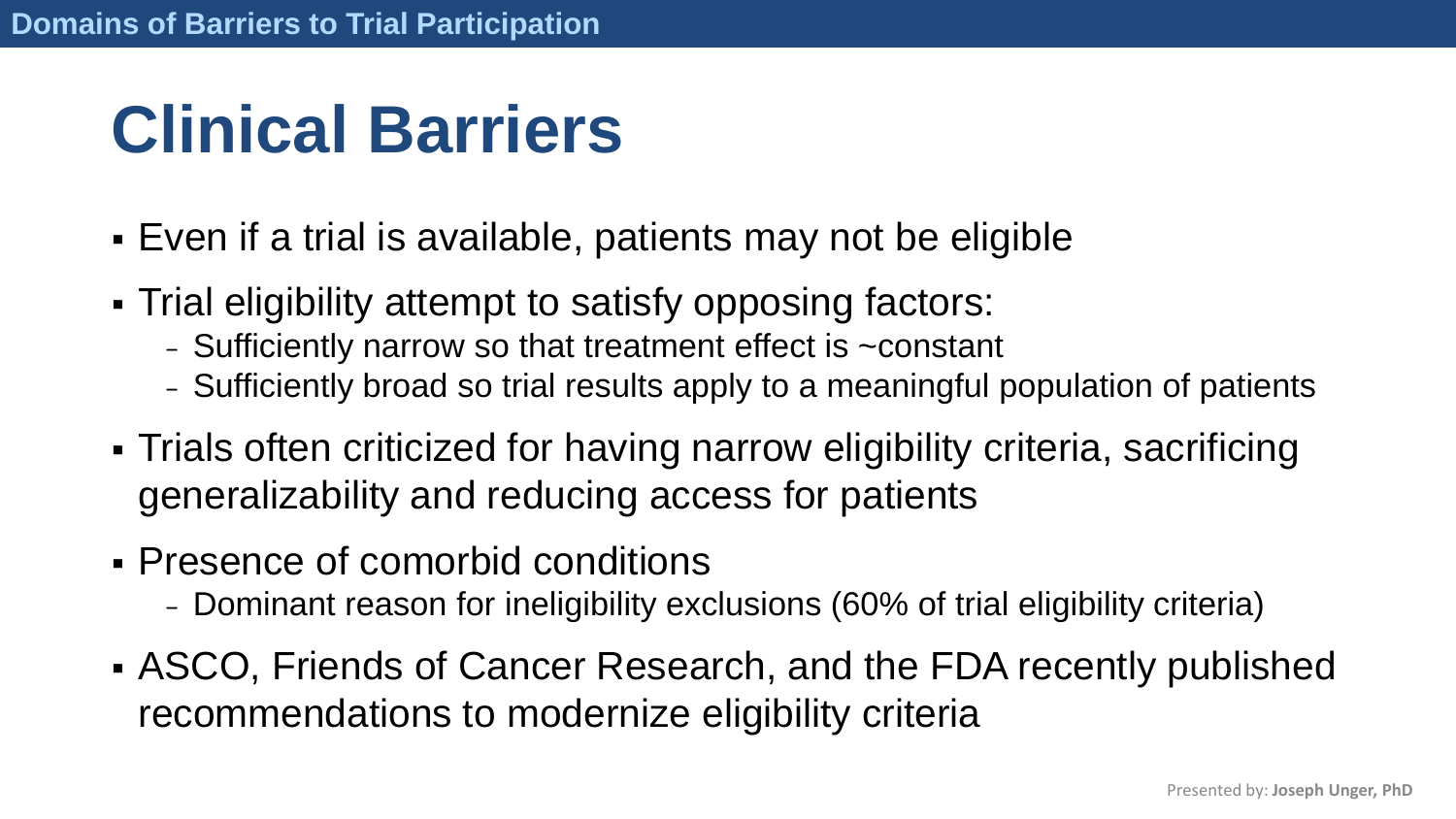# **Physician's Role**

- In their vital role guiding patient care, physicians may prefer a specific treatment
- **Trial participation can interfere with physician-patient** relationship
- Practical considerations:
	- − Time and effort can be burdensome
	- − Reimbursement
- This removes a key opportunity for *eligible* patients to participate in a trial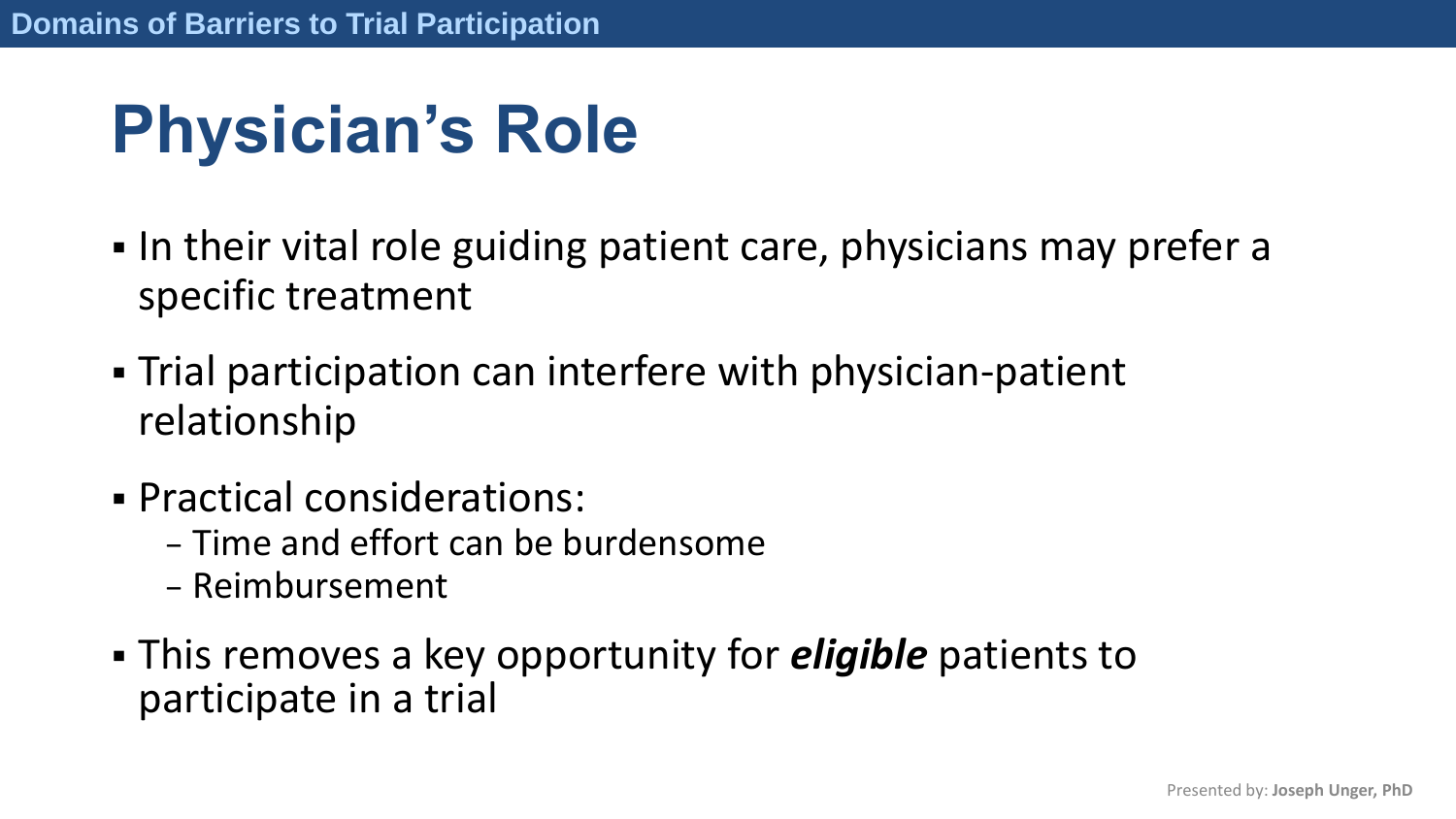## **Patient Attitudes & Decision-Making**

- **.** Ultimate decision rests with the patient
- Motivated by both altruism and finding best treatment for their cancer
- Patients uneasy or fearful about trial participation
- Residual mistrust of medical science due to past abuses
	- − e.g. Tuskegee Syphilis Study, human experimentation with radiation after WWII
- Modern attention to patient protections and informed consent has reduced fears for many
	- − Belmont report (1979): Respect for Persons, Beneficence, and Justice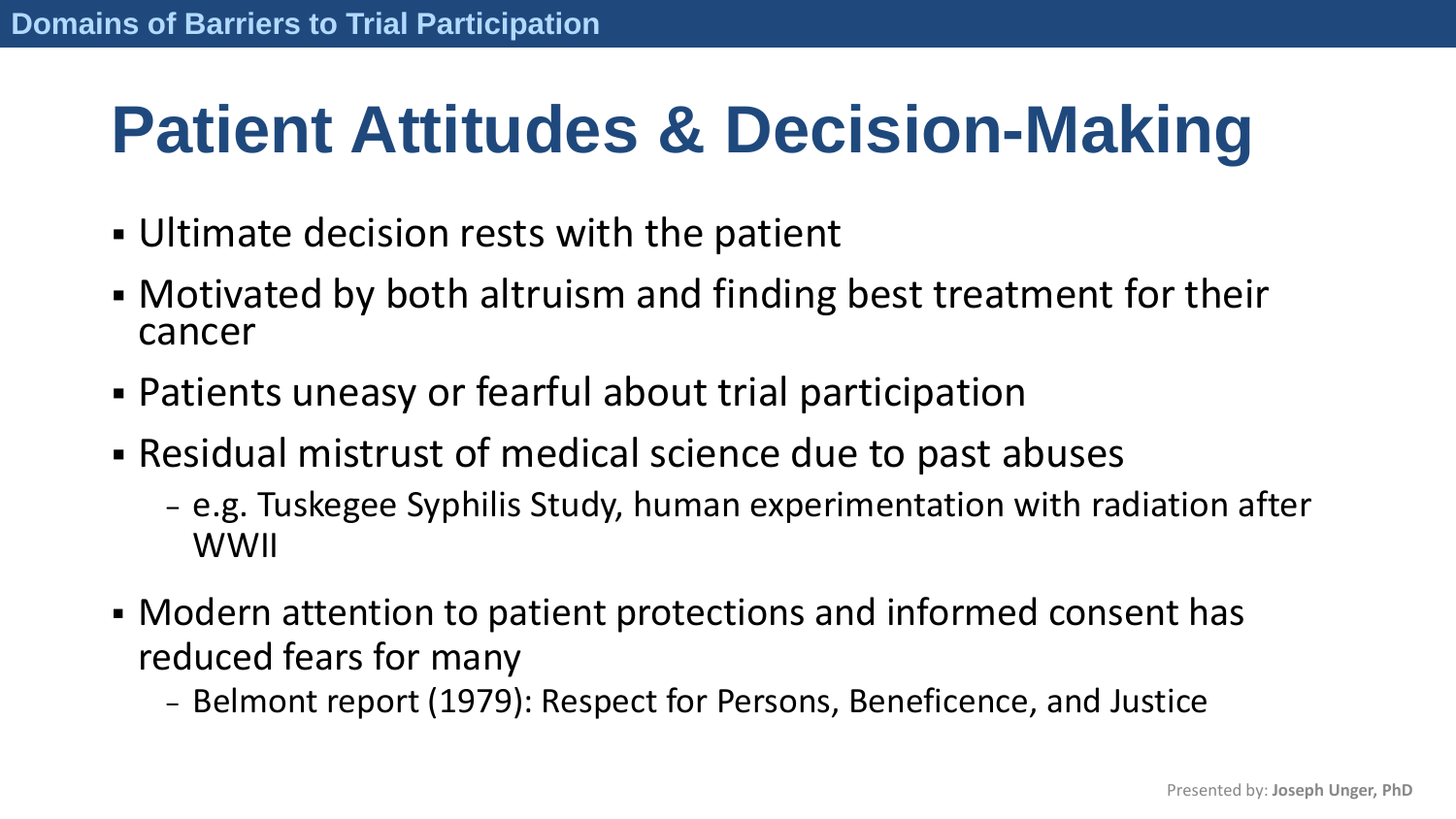## **Patient Attitudes & Decision-Making (cont'd)**



- **EXPERIMERT FRANCE FRANCE** expressed through a dislike of randomization
- Specific treatment related concerns, including:
	- − Random treatment
	- − Participation in a research protocol
	- − Didn't want the protocol treatment
	- − Treatment side effects
	- − Treatment not right for them
- Other notable barriers:
	- − Friends and family opposed
	- − Burden to family
	- − How to pay for treatment
	- − Lack of trust of staff or quality

*\* Unger et al., JCO, 2013* Presented by: **Joseph Unger, PhD**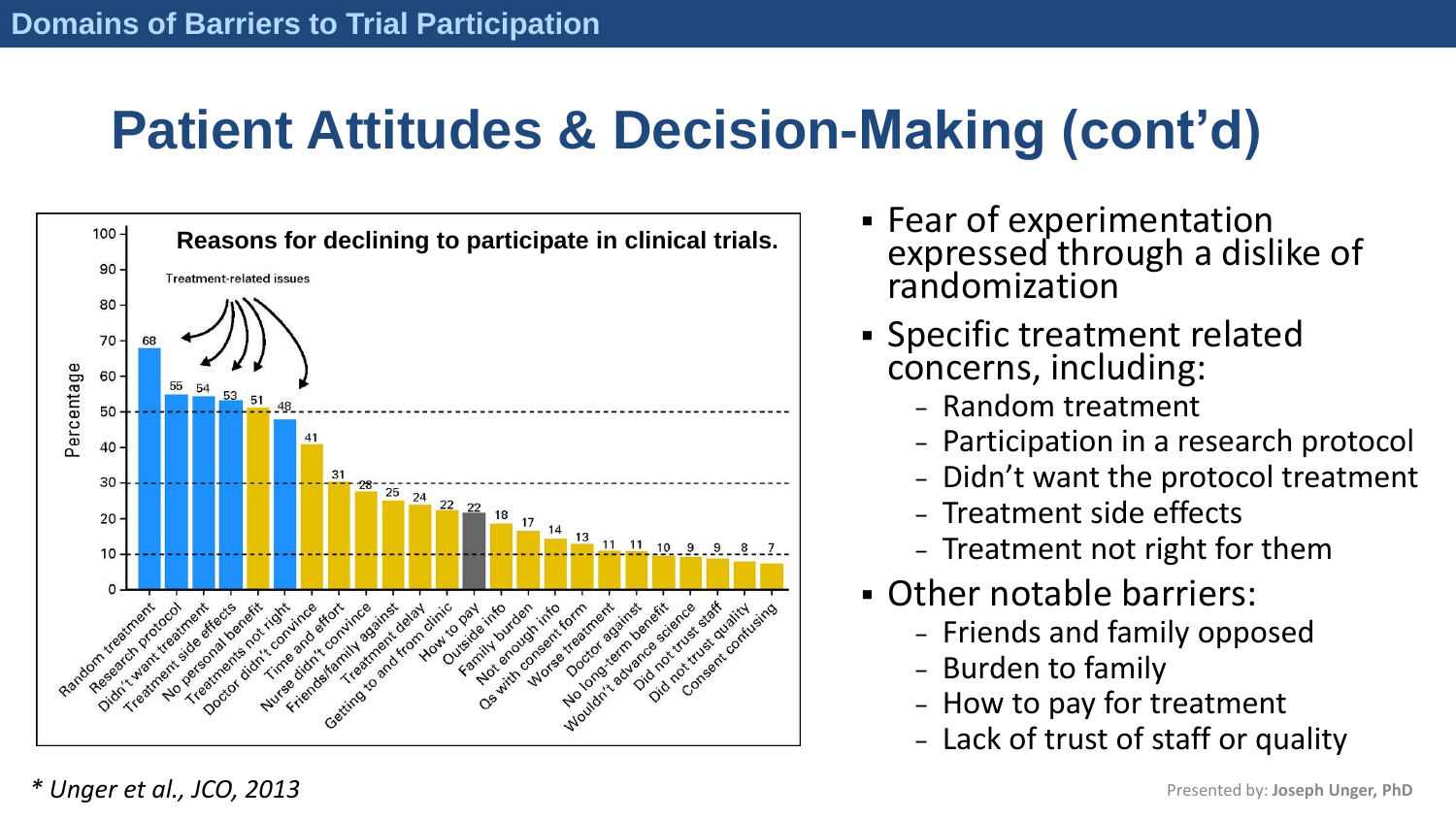## **Rationale and Objective**

- Key Concern: The rate of trial participation has not changed substantially over time
	- − Over emphasis on patient-related barriers?
- Few studies have characterized the entire trial decision-making process with respect to trial barrier domains
- Understanding the magnitude of trial barrier domains is important to guide policy regarding research/resources to improve trial participation
- We examined the magnitude of domains of trial barriers by synthesizing prior research under a uniform framework for barrier domains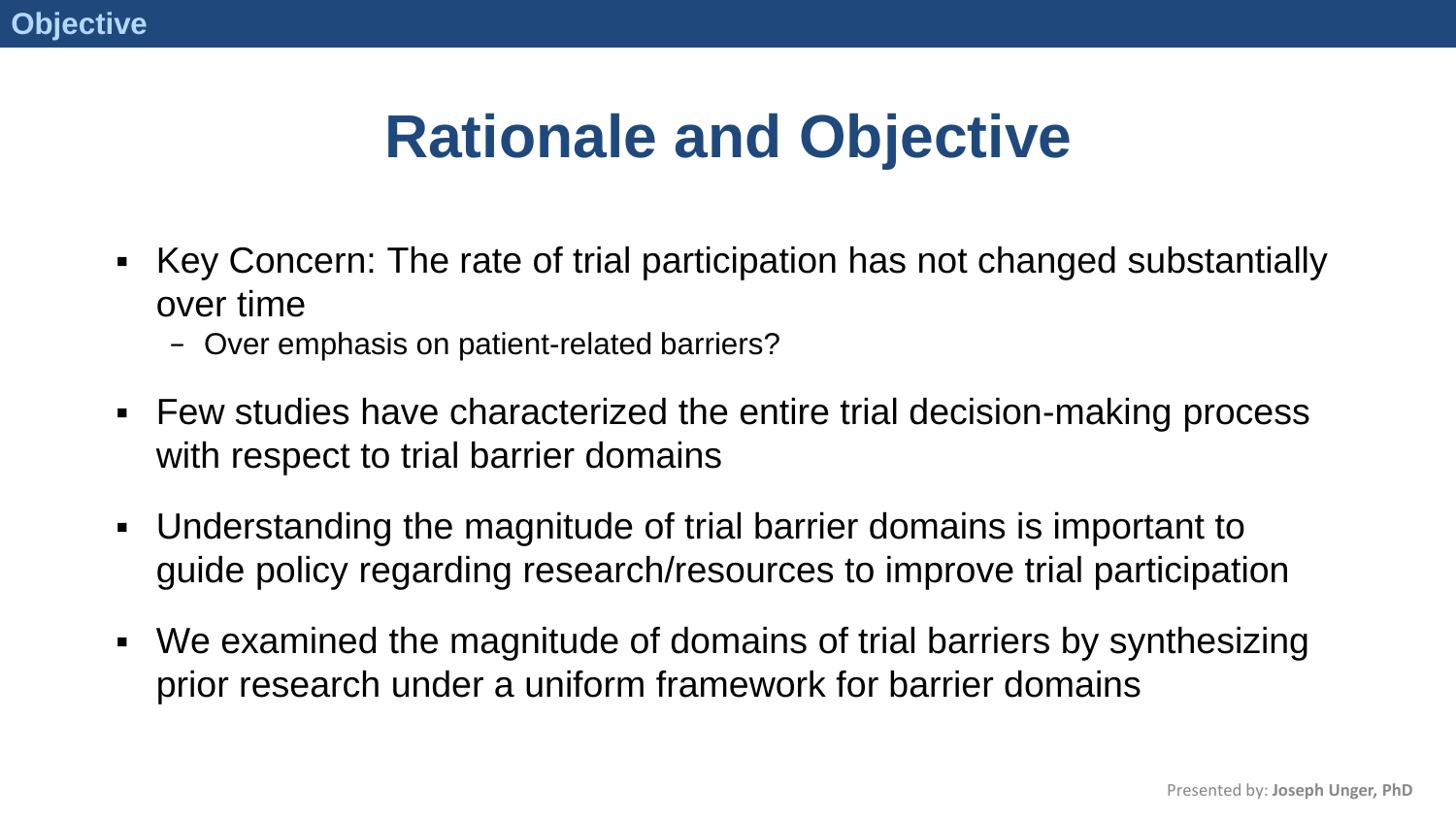## **Methods**

- Systematic review and meta-analysis (PRISMA)
	- − PubMed, Google Scholar, Web of Science, and Ovid Medline (1999-2017)
- **·** Inclusion criteria:
	- − Domestic U.S. studies only
	- − Fully documented trial decision-making process
	- − Studies representative of the general cancer population
- Weighted estimates according to the proportion of patients expected to received cancer care in the academic (15%) vs. community (85%) settings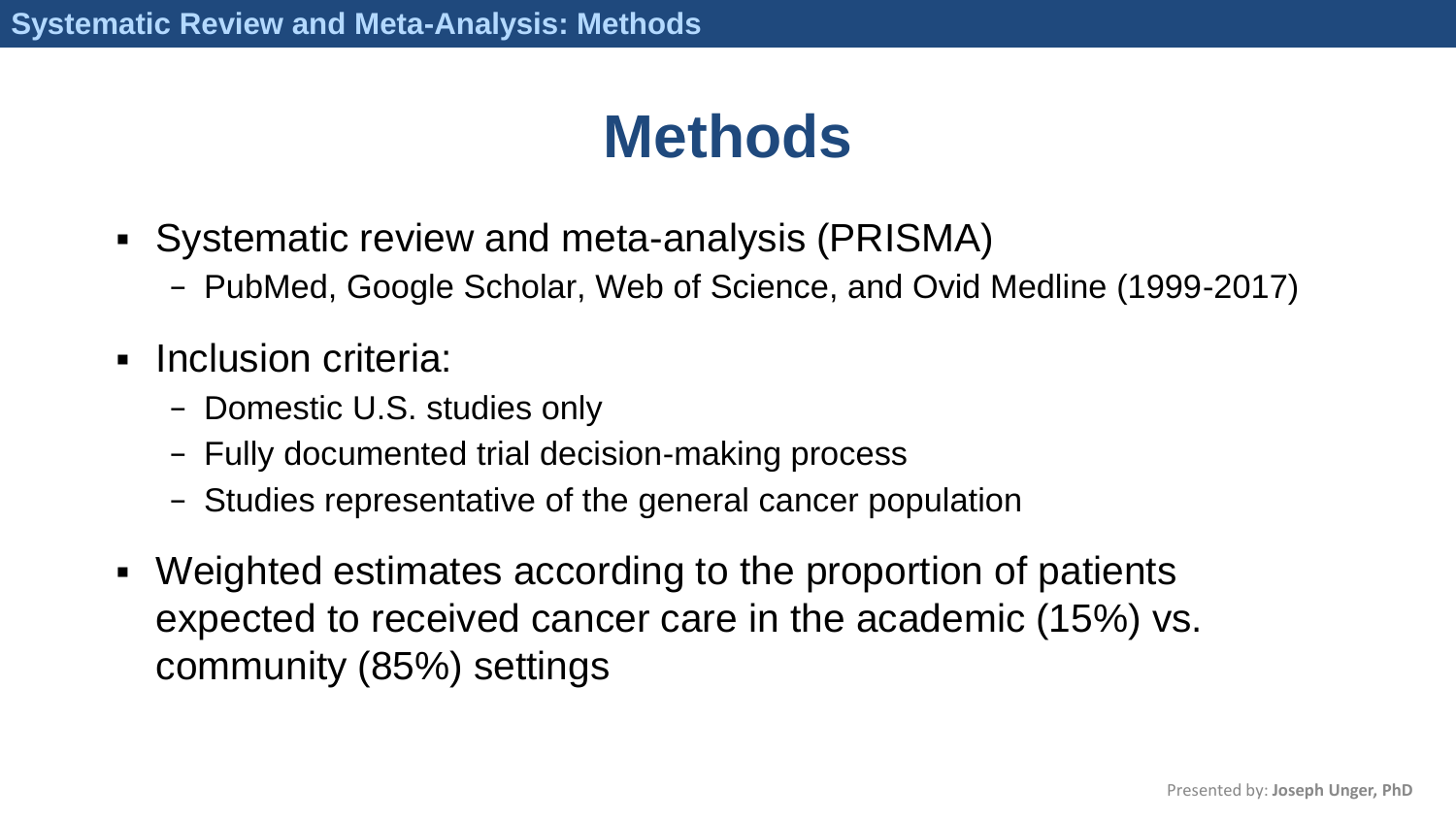## Figure 2. Selection of studies included in the analysis\*

- 13 studies with n=8,883 patients
- 9 studies focused on academic *care settings*
- 4 studies focused on community *care settings*

*\* Unger et al., JNCI, 2019*

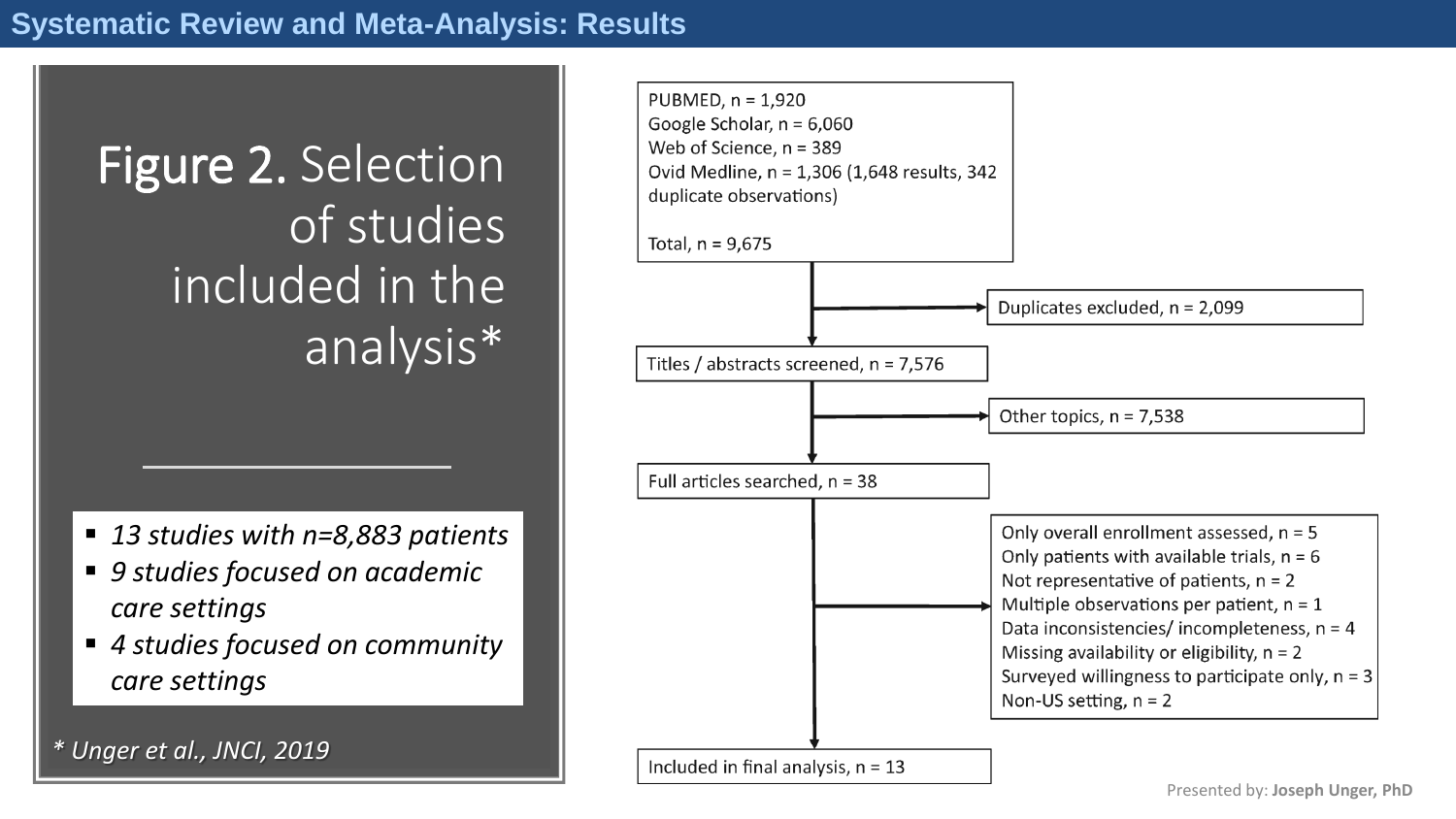#### **Systematic Review and Meta-Analysis: Results**

Figure 3. Magnitude of barriers for each domain for academic sites, community sites, and all sites combined\*



*\* Unger et al., JNCI, 2019*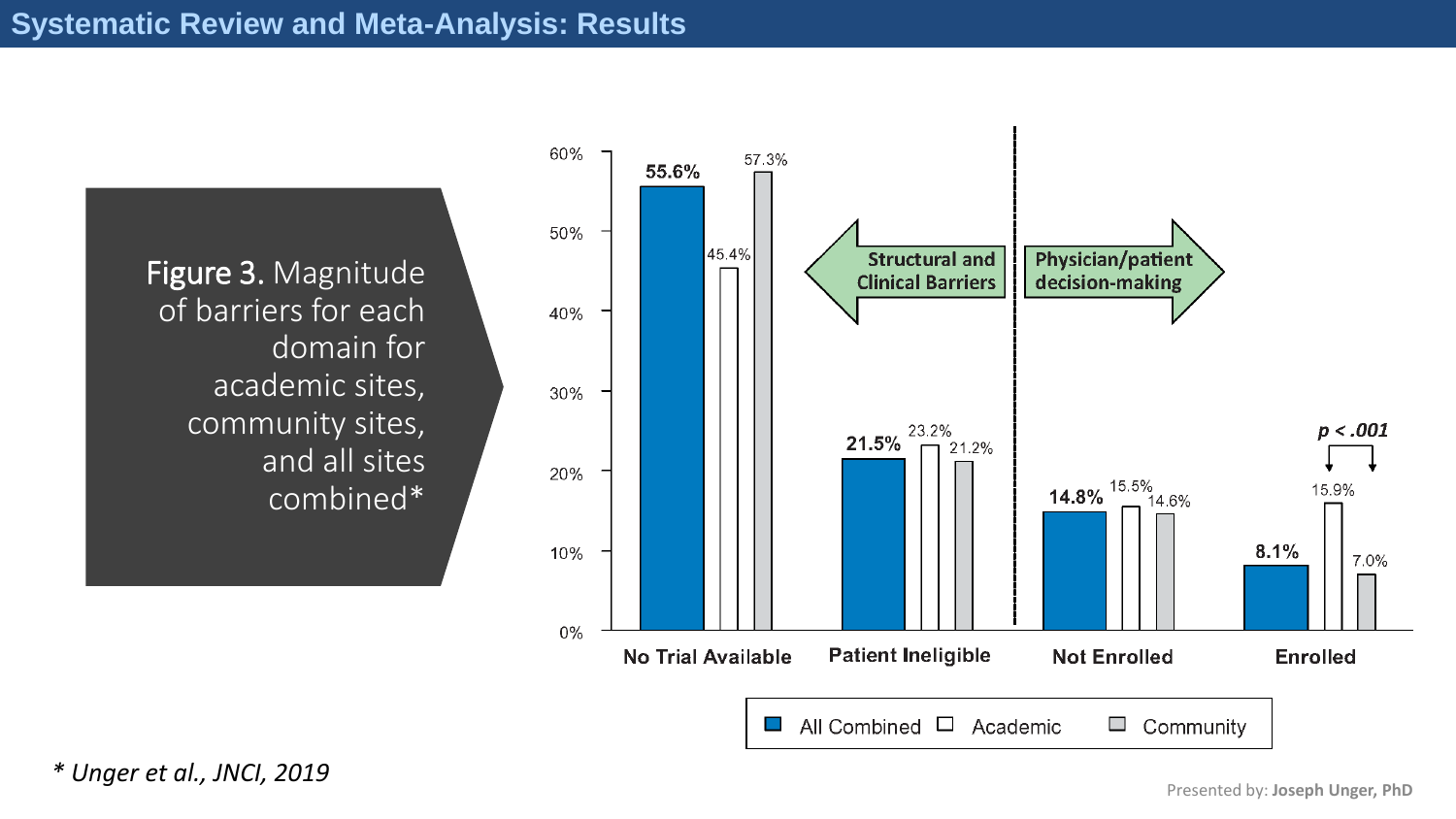## **Discussion**

- This was the first effort to systematically both define and quantify domains of clinical trial barriers
- Results reveal that more than half (55.6%) of all cancer patients did not participate in trials because no trial was available
- When a trial was available, an additional 21.5% were ineligible.
- **These structural and clinical factors are the reasons more than three of four patients (77.1%) did not participate.**
- In contrast, patient-related factors and patient choice comprised only a small portion of barriers to trial participation overall
	- − When eligible patients are offered a trial, they agree to participate half the time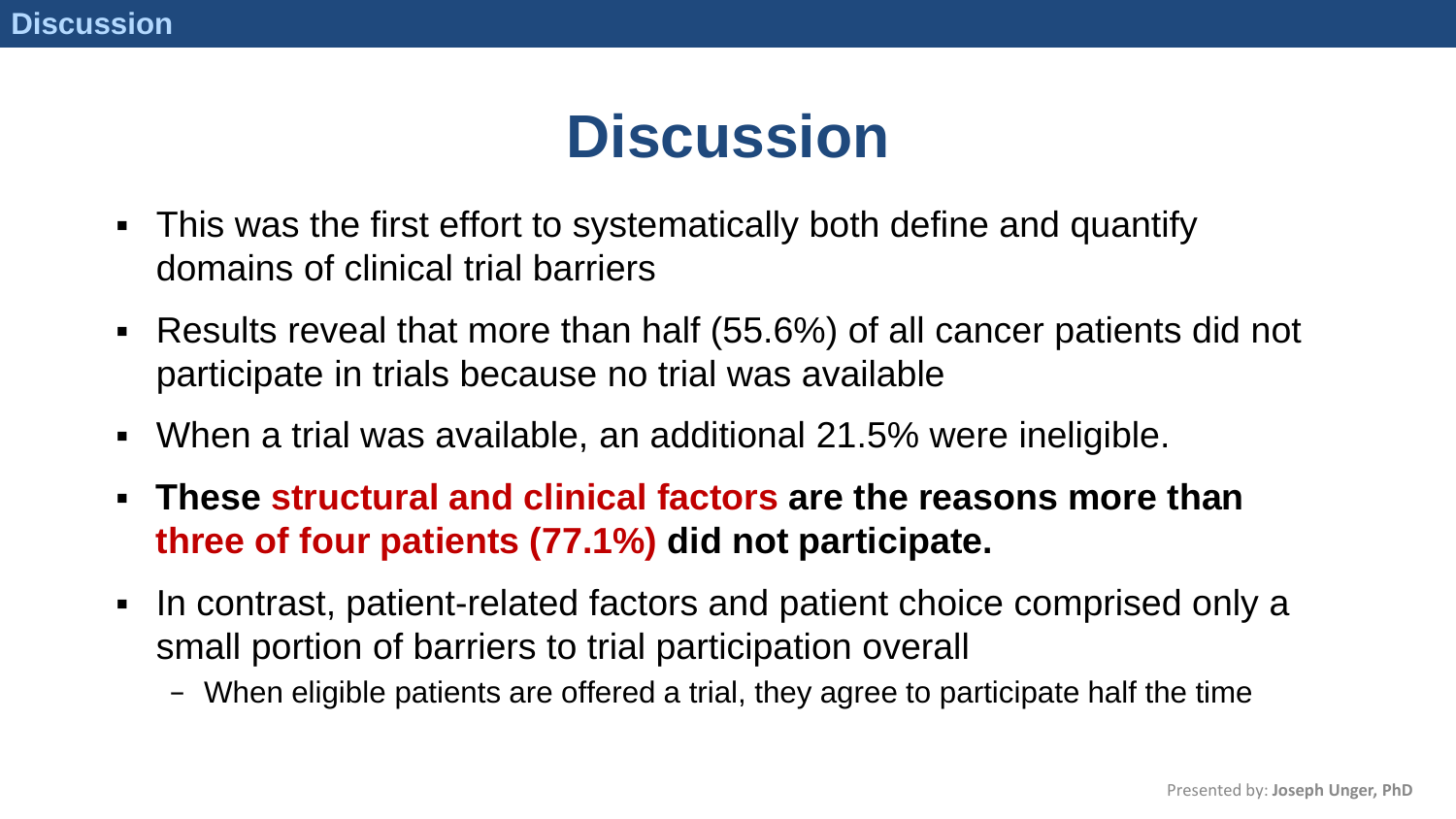## **Discussion**

- The overall trial participation rate was 8.1%, much higher than the 2%–3% rates typically assumed
	- − Likely due to the contributions of industry-sponsored trials (2:1)
- **EXECT FIGHT BUT the rate remains low with numerous adverse** consequences:
	- − Trials often fail to complete due to poor accrual
	- − Trials take a very long time to complete, generating less timely and less influential results